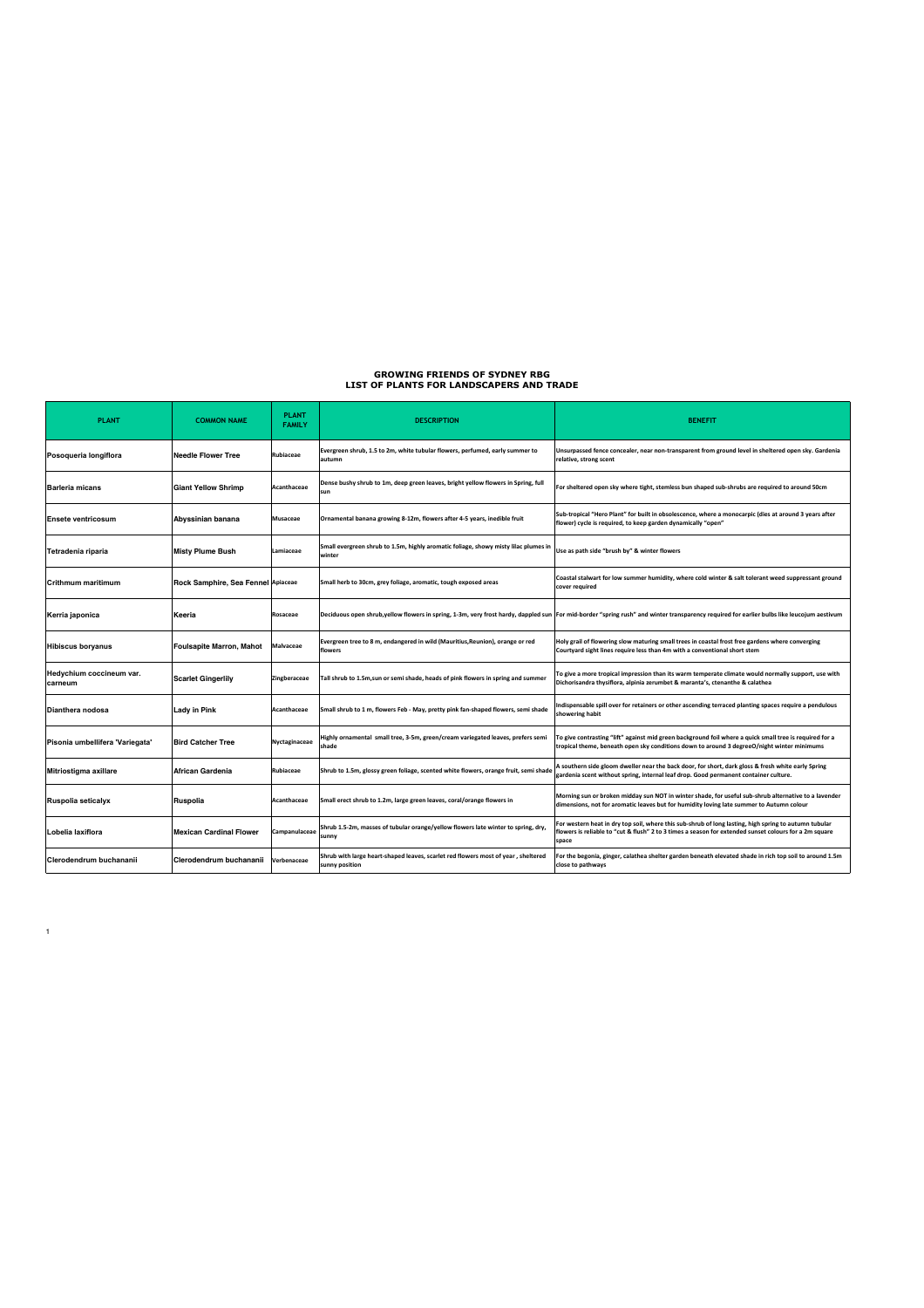## **GROWING FRIENDS OF SYDNEY RBG LIST OF PLANTS FOR LANDSCAPERS AND TRADE**

| <b>PLANT</b>                           | <b>COMMON NAME</b>             | <b>PLANT</b><br><b>FAMILY</b> | <b>DESCRIPTION</b>                                                                                                                      | <b>BENEFIT</b>                                                                                                                                                                                                                                                                                                                                                                                         |
|----------------------------------------|--------------------------------|-------------------------------|-----------------------------------------------------------------------------------------------------------------------------------------|--------------------------------------------------------------------------------------------------------------------------------------------------------------------------------------------------------------------------------------------------------------------------------------------------------------------------------------------------------------------------------------------------------|
| Malvaviscus arboreus var.<br>mexicanus | Turk's Cap                     | Malvaceae                     | Tropical looking shrub to 3m with large green leaves with bright red pendulous<br>flowers early summer to mid autumn, semi shade or sun | Excellent screen in any aspect except south, near non-transparent from ground and hibiscus shot hole<br>resistant. Easy companion planting to close short ground gap like billbergia pyramidalis facing east and<br>aechmea nudicaulis facing west. Gives impression of "tropical theme' but unlike tropical plants, will get<br>down to 2 degree minimum O/nights in good condition.                  |
| Carissa macrocarpa                     | <b>Natal Plum</b>              | Apocynaceae                   | Slow growing shrub to 3m, glossy spiny leaves, white star flowers in spring, red<br>plum shaped berries, sun                            | ndispensable tough and scented, evergreen screen that can be cut into a tighter hedge with security<br>repellant spines on boundaries                                                                                                                                                                                                                                                                  |
| <b>Strobilanthes flaccidifolius</b>    | <b>Chinese Rain Bell</b>       | Acanthaecea                   | Weeping shrub, 1.5 -2 m, moist shade, pink flowers autumn winter                                                                        | A useful shrub in semi shade to sun as fence concealer for its speed and generous February to June glossy<br>cerise bells. Keep 3 m distant from shady slow maturers. Excellent weed suppressant, reduce to half after<br>flowers.                                                                                                                                                                     |
| <b>Plectranthus saccatus</b>           | <b>Plectranthus saccatus</b>   | Lamiaceae                     | Small shrub to 1.2m, jacaranda blue flowers from November to March, dry shade                                                           | Dry shade saviour as tall ground cover, predation free and excellent with Eranthemum pulchellum<br>Indian Sage)                                                                                                                                                                                                                                                                                        |
| Salvia karwinskii                      | Salvia karwinskii              | Lamiaceae                     | Large shrub to 2 m, grey green foliage, dusky coral pink flowers in late winter<br>spring, sun to light shade                           | A Salvia Hero among so many "also rans", THIS is a vibrant exception as a flowering sub-shrub that<br>esponds well to a twice a season cut to half. Put with bergenia and Ruelia macrantha for late winter<br>"think pink" sparkle                                                                                                                                                                     |
| Rhipsalis pilocarpa                    |                                | Cactaceae                     | Epiphytic cacti, pendulous, white flowers                                                                                               | Dainty, slow, permanent, pendulous occupant for hanging basket in morning sun with "tiny dancer"<br>opaque transparent mid winter flowers that light up against low winter sun. Also Greenwalls, frost free<br>and harsh summer free crevice planting with exposed rock among Epidendum Crucifix Orchids, smaller<br>aloes and gasteria. Can grow within rain deprived overhang with occasional water. |
| Rhipsalis penduliflora                 |                                | Cactaceae                     | Epiphytic cacti, pendulous, white flowers                                                                                               | As for R. pilocarpa but more robust requiring bigger growing space                                                                                                                                                                                                                                                                                                                                     |
| Rhipsalis grandiflora                  |                                | Cactaceae                     | Epiphytic cacti, pendulous, white flowers                                                                                               | More upright than R. pilocarpa & R. penduliflora, with an interestingly coarse, coral-like habit.                                                                                                                                                                                                                                                                                                      |
| Salvia wagneriana                      | Salvia wagneriana              | Lamiaceae                     | Tall shrub to 3m, hot pink/cream flowers in winter, part shade                                                                          | More dark cherry than S. karwinskii's bright rose pink and a loftier sub-shrub at 3 m, competing well with<br>established evergreens shrubs like Megaskepasma, Iochroma or Brugmansia in the rough & tumble of the<br>mid border.                                                                                                                                                                      |
| <b>Hibiscus insularis</b>              | <b>Phillip Island Hibiscus</b> | <b>Malvaceae</b>              | Endangered native plant, tall shrub to small tree, pale yellow flowers aging to<br>mauve most of the year                               | Excellent beachside screen evergreen to 4m that takes some exposure and sandy top soil, responds well<br>"to a 1m top cut reduction with interesting short lived but prodigious and mutable "stained strawberry<br>flowers.                                                                                                                                                                            |
| <b>Tagetes lemmonii</b>                | <b>Mexican Marigold</b>        | Asteraceae                    | Spreading shrub to 1.5m high and wide, aromatic ferny foliage., masses of small<br>golden daisy flowers in winter, drought hardy, sun   | Useful "brush-by" for aromatic release on pathways and winter colour or even cuts to a low, lose hedge.                                                                                                                                                                                                                                                                                                |
| <b>Eranthemum pulchellum</b>           | <b>Blue Sage</b>               | Acanthaceae                   | Fast growing shrub,1-2m, violet blue flowers late winter spring, semi shade                                                             | Fence concealer to 2m near non-transparent from ground providing not in harsh frost. Good down to 4<br>degrees min. winter O/night and complements Posoqueria longiflora and Dichroa febrifuga in combined<br>fence concealment for the east facing of the semi-shade garden                                                                                                                           |
| <b>Aeschynanthus parasiticus</b>       |                                | Gesneriaceae                  | trailing perennial with waxy leaves and pendulous clusters of orange flowers in<br>summer                                               | Large hangers, Greenwalls and crevice planting within dry overhang like broad eves without predation<br>with minimal water. Good with other slow, glossy leafed twiners like hoya                                                                                                                                                                                                                      |
| <b>Billbergia pyramidalis</b>          | <b>Flaming Torch Bromeliad</b> | <b>Bromeliaceae</b>           | Tough bromeliad with colourful flowers in March and April                                                                               | ndispensable dry shade Hero Plant as tall ground cover to 400mm drifts alternative to clivea, weed<br>suppressing and most welcome yet brief autumn carmine "flares" combine with maranteacea i.e.<br>ctenanthe, maranta & calathea                                                                                                                                                                    |

2